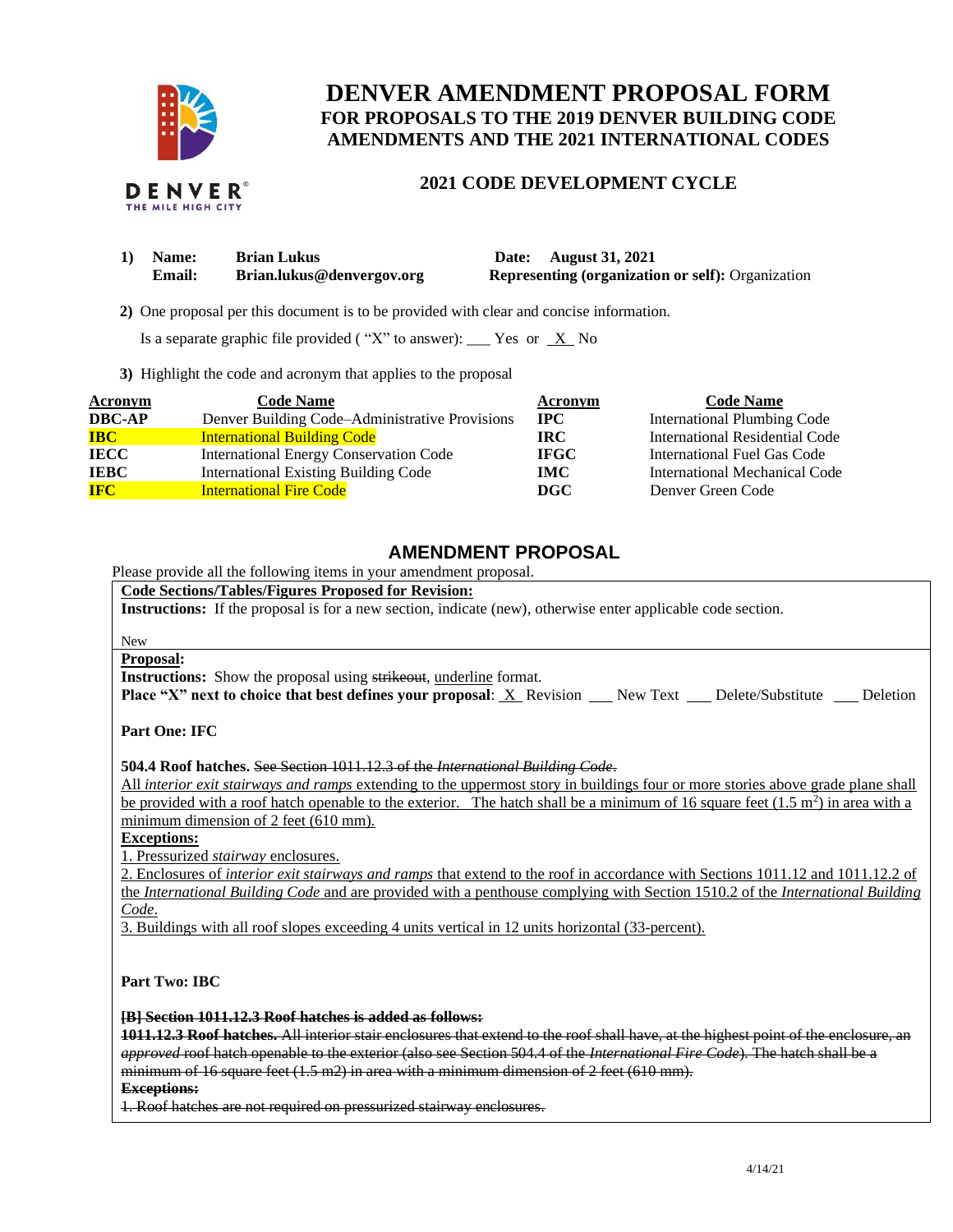2. Enclosures of stairways that extend to the roof in accordance with Sections 1011.12 and 1011.12.2 and provided with a penthouse complying with Section 1510.2.

### **[B] Section 1209.4 Roof hatches is added as follows:**

**1209.4 Roof hatches.** All *interior exit stairways and ramps* extending to the uppermost story in buildings four or more stories above grade plane shall be provided with a roof hatch openable to the exterior. The hatch shall be a minimum of 16 square feet  $(1.5 \text{ m}^2)$  in area with a minimum dimension of 2 feet (610 mm).

## **Exceptions:**

1. Pressurized *stairway* enclosures.

2. Enclosures of *interior exit stairways and ramps* that extend to the roof in accordance with Sections 1011.12 and 1011.12.2 of the *International Building Code* and are provided with a penthouse complying with Section 1510.2 of the *International Building Code*.

3. Buildings with all roof slopes exceeding 4 units vertical in 12 units horizontal (33-percent).

### **Supporting Information (Required):**

All proposals must include a written explanation and justification as to how they address physical, environmental, and/or customary characteristics that are specific to the City and County of Denver. The following questions must be answered for a proposal to be considered.

Purpose: What does your proposal achieve?

In prior Denver Fire Code amendments, this section was included in Chapter 5 as it is a fire service feature. Later edition of amendments moved the section to chapter 10. The current amendment uses incorrect reference to the IBC. This change moves the requirement to the fire code to clearly indicate the fire fighter performance requirement and not means of egress per Chapter 10. However, it also retains it in the IBC, but moves it to section 1209 alongside other hatches and accesses where it can be more accessible to architects.

Reason: Why is your proposal necessary?

Since this section was moved to Chapter 10, it has been misused due to a technicality on the top of shaft enclosure allowance by Chapter 7 regarding top of shaft termination; therefore by technicality the stair enclosure doesn't extend to the "roof" and roof hatches are not being provided. This was never the intent of the Code section.

Substantiation: Why is your proposal valid? (i.e. technical justification)

The intent of this section is to require roof hatches in stairs in flat roof (less than 33%) buildings 4 or more stories. The roof hatches provide fire fighters a means of ventilating hot smoke and gasses during and after a fire using the stair instead of breaking out windows, which may not be feasible due to height or commercial window construction. This means to remove smoke increases safety for firefighters operating during a fire, any occupants that may still in the building during fire operations, and can reduce overhaul damage after a fire.

**Bibliography and Access to Materials** (as needed when substantiating material is associated with the amendment proposal):

**Other Regulations Proposed to be Affected**

**\*For proposals to delete content from the 2019 Denver Green Code in conjunction with adding it to other mandatory Denver codes and/or regulations, only.**

Please identify which other mandatory codes or regulations are suggested to be updated (if any) to accept relocated content.

#### **Referenced Standards:**

List any new referenced standards that are proposed to be referenced in the code.